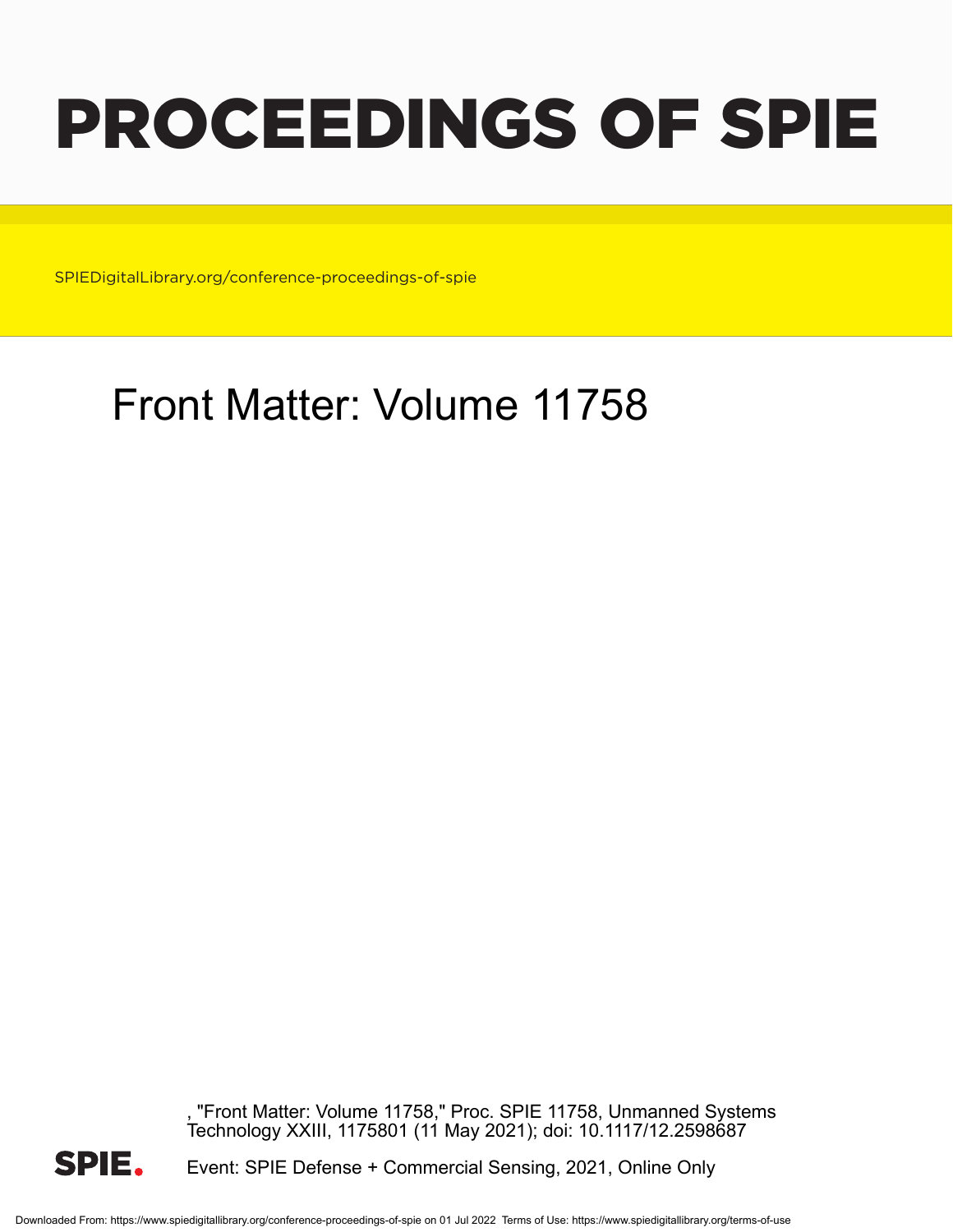### PROCEEDINGS OF SPIE

## *Unmanned Systems Technology XXIII*

**Hoa G. Nguyen Paul L. Muench Brian K. Skibba** *Editors*

**12–16 April 2021 Online Only, United States**

*Sponsored and Published by* SPIE

**Volume 11758**

Proceedings of SPIE 0277-786X, V. 11758

SPIE is an international society advancing an interdisciplinary approach to the science and application of light.

Unmanned Systems Technology XXIII, edited by Hoa G. Nguyen, Paul L. Muench, Brian K. Skibba, Proc. of SPIE Vol. 11758, 1175801 · © 2021 SPIE CCC code: 0277-786X/21/\$21 · doi: 10.1117/12.2598687

Proc. of SPIE Vol. 11758 1175801-1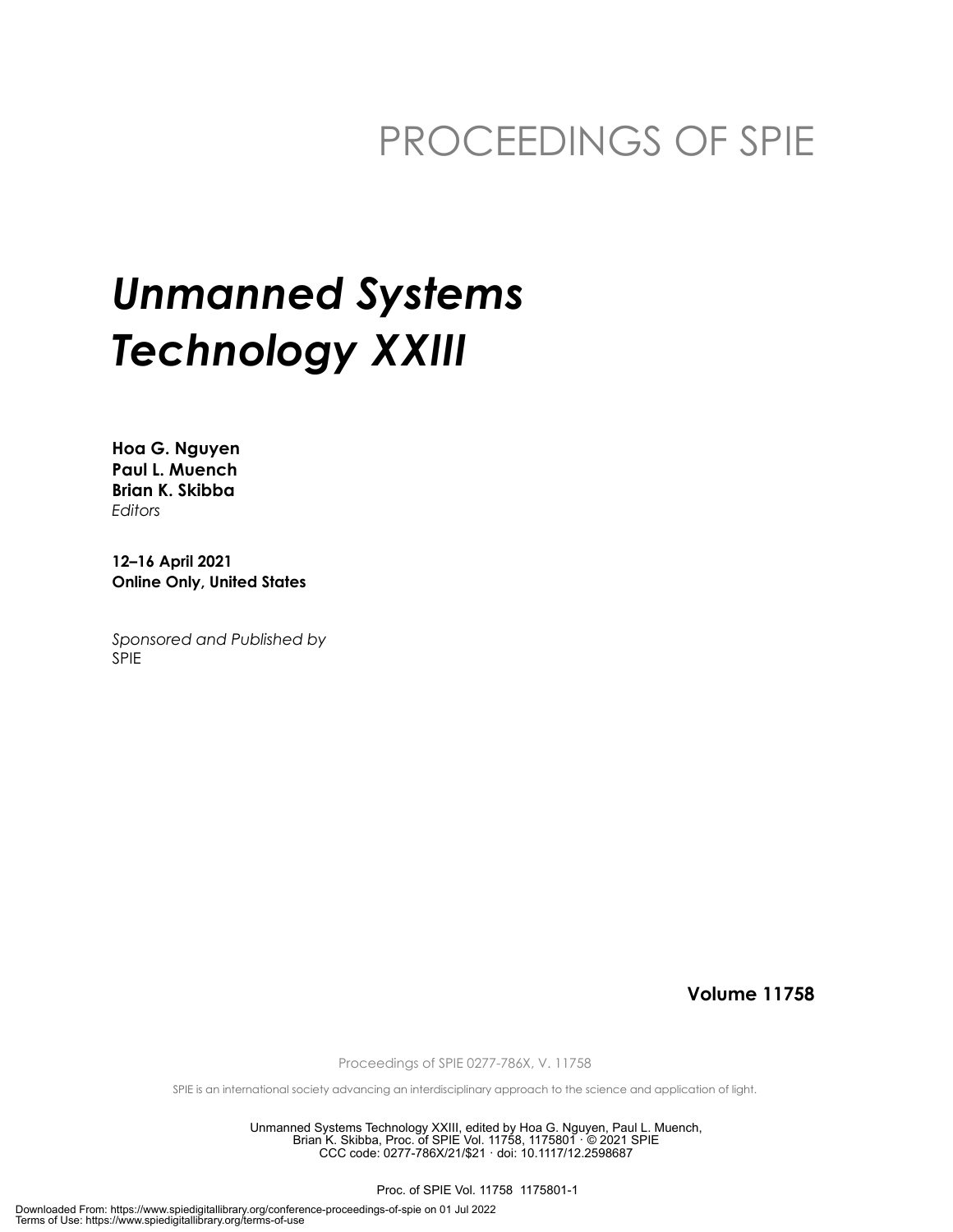The papers in this volume were part of the technical conference cited on the cover and title page. Papers were selected and subject to review by the editors and conference program committee. Some conference presentations may not be available for publication. Additional papers and presentation recordings may be available online in the SPIE Digital Library at SPIEDigitalLibrary.org.

The papers reflect the work and thoughts of the authors and are published herein as submitted. The publisher is not responsible for the validity of the information or for any outcomes resulting from reliance thereon.

Please use the following format to cite material from these proceedings: Author(s), "Title of Paper," in *Unmanned Systems Technology XXIII*, edited by Hoa G. Nguyen, Paul L. Muench, Brian K. Skibba, Proc. of SPIE 11758, Seven-digit Article CID Number (DD/MM/YYYY); (DOI URL).

ISSN: 0277-786X ISSN: 1996-756X (electronic)

ISBN: 9781510643536 ISBN: 9781510643543 (electronic)

Published by **SPIE** P.O. Box 10, Bellingham, Washington 98227-0010 USA Telephone +1 360 676 3290 (Pacific Time) SPIE.org Copyright © 2021 Society of Photo-Optical Instrumentation Engineers (SPIE).

Copying of material in this book for internal or personal use, or for the internal or personal use of specific clients, beyond the fair use provisions granted by the U.S. Copyright Law is authorized by SPIE subject to payment of fees. To obtain permission to use and share articles in this volume, visit Copyright Clearance Center at copyright.com. Other copying for republication, resale, advertising or promotion, or any form of systematic or multiple reproduction of any material in this book is prohibited except with permission in writing from the publisher.

Printed in the United States of America by Curran Associates, Inc., under license from SPIE.

Publication of record for individual papers is online in the SPIE Digital Library.



Paper Numbering: A unique citation identifier (CID) number is assigned to each article in the Proceedings of SPIE at the time of publication. Utilization of CIDs allows articles to be fully citable as soon as they are published online, and connects the same identifier to all online and print versions of the publication. SPIE uses a seven-digit CID article numbering system structured as follows:

The first five digits correspond to the SPIE volume number.

 The last two digits indicate publication order within the volume using a Base 36 numbering system employing both numerals and letters. These two-number sets start with 00, 01, 02, 03, 04, 05, 06, 07, 08, 09, 0A, 0B … 0Z, followed by 10-1Z, 20-2Z, etc. The CID Number appears on each page of the manuscript.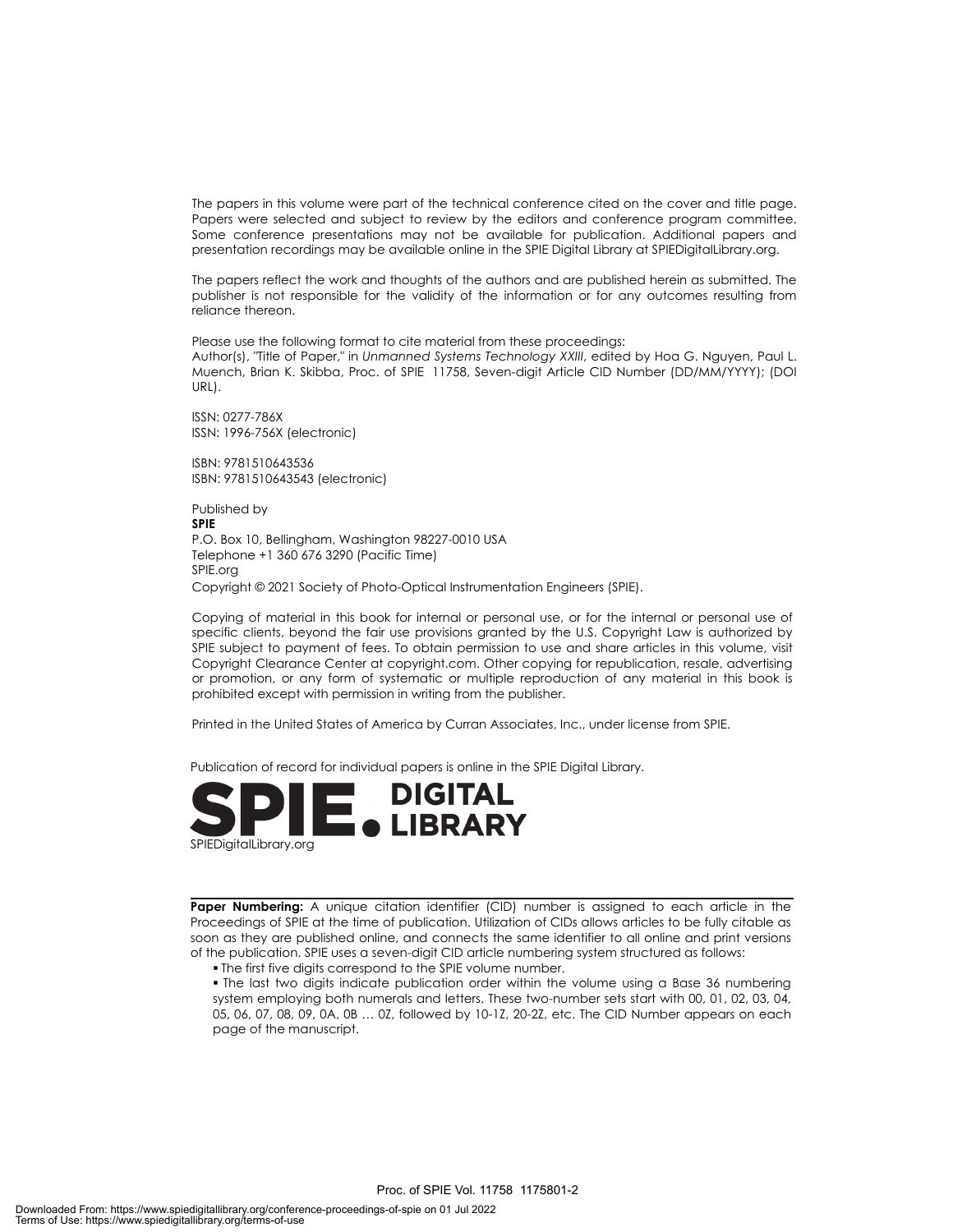### **Contents**

#### **NOVEL ROBOT DESIGNS**

| 1175802  | Optimization of energy consumption for hexapod robot following inclined path using<br>nontraditional gait [11758-1]            |
|----------|--------------------------------------------------------------------------------------------------------------------------------|
| 1175805  | Orientation stabilization in a bioinspired bat-robot using integrated mechanical intelligence<br>and control [11758-4]         |
| 1175806  | Mechanical design and fabrication of a kinetic sculpture with application to bioinspired drone<br><b>design</b> [11758-5]      |
| 1175807  | µSMET: a lightweight transport robot [11758-6]                                                                                 |
| 1175808  | Dynamic modeling and real-time evaluation of reaction forces and torques of hexapod robot<br>$[11758-30]$                      |
|          | AUTONOMOUS GROUND VEHICLES: JOINT SESSION WITH VOLUMES 11748 AND 11758                                                         |
| 1175809  | Sequence risk and bond tents [11758-7]                                                                                         |
|          |                                                                                                                                |
| 11758 0A | Using vision navigation and convolutional neural networks to provide absolute position aiding<br>for ground vehicles [11758-8] |
| 11758 OB | Frequency modulated imaging radar using distributed frequency swept antennas [11758-9]                                         |
|          | ARTIFICIAL INTELLIGENCE/MACHINE LEARNING AND UNMANNED SYSTEMS: JOINT SESSION WITH<br><b>VOLUMES 11746 AND 11758</b>            |
| 11758 OC | Multi-agent autonomous battle management using deep neuroevolution [11758-10]                                                  |

11758 0E **Deep convolutional object detection and search area prediction for UAV tracking** [11758-12]

Proc. of SPIE Vol. 11758 1175801-3